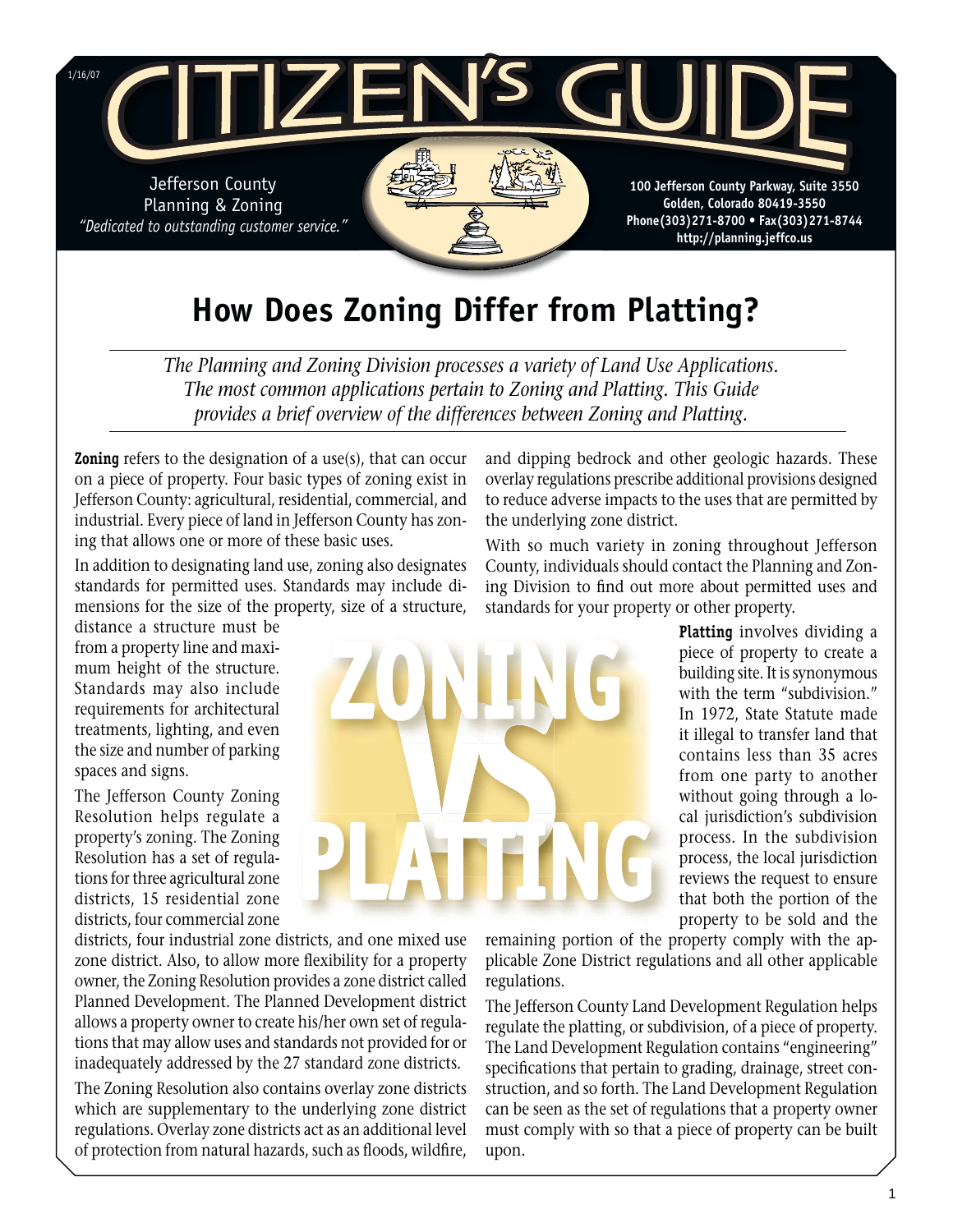# **Zoning Map**

This map is a simplified zoning map. It shows the four most common types of zoning in Jefferson County. For example, if a property is within the residential zone, the yellow area, only residential uses are allowed. A gas station or an office building are not allowed in a residential zone.



## **How to Change Zoning: The Rezoning Process**

Property must be rezoned to allow for another use, or to change a standard.

Process starts with an application to the Planning and Zoning Division. Planner evaluates request and considers feedback from other applicable County/State agencies and the community.

#### Request is presented to both the Planning Commission and the Board of County Commissioners at a public hearing.

# **Vacant Land**

All vacant land in Jefferson County is zoned- the property has been given a specific set of uses and standards to which it can be developed.

Zoning remains with the land, no matter how many times the piece of property has been sold and no matter how long it takes the property owner to develop it. To develop vacant land in compliance with the existing zoning, the property owner must only obtain the appropriate approvals and building permits from the County. These are administrative processes, where the community would not be informed.

|                                                                                      | Jefferson Ave<br>Main St.                           |                                                                                                                                                                                                                                                                                                                                                                                   |                                                                                                                                                                                                                                                                                                                                                                                                                                                                                                                 |
|--------------------------------------------------------------------------------------|-----------------------------------------------------|-----------------------------------------------------------------------------------------------------------------------------------------------------------------------------------------------------------------------------------------------------------------------------------------------------------------------------------------------------------------------------------|-----------------------------------------------------------------------------------------------------------------------------------------------------------------------------------------------------------------------------------------------------------------------------------------------------------------------------------------------------------------------------------------------------------------------------------------------------------------------------------------------------------------|
|                                                                                      | Commercial<br>Zoning<br><b>Industrial</b><br>Zoning | <b>Agricultural</b><br>Zoning                                                                                                                                                                                                                                                                                                                                                     |                                                                                                                                                                                                                                                                                                                                                                                                                                                                                                                 |
| hange Zoning: The Rezoning Process                                                   |                                                     |                                                                                                                                                                                                                                                                                                                                                                                   |                                                                                                                                                                                                                                                                                                                                                                                                                                                                                                                 |
| another use, or to<br>lanning and Zoning<br>considers feedback<br>ncies and the com- | use for that property.                              |                                                                                                                                                                                                                                                                                                                                                                                   | Request is presented to both the Planning Commission an<br>the Board of County Commissioners at a public hearing.<br>Approval may be discretionary-decisions may be based on th<br>Board of County Commissioner's opinion of the appropria                                                                                                                                                                                                                                                                      |
|                                                                                      |                                                     | <b>ZONING</b>                                                                                                                                                                                                                                                                                                                                                                     |                                                                                                                                                                                                                                                                                                                                                                                                                                                                                                                 |
| <b>Explanation</b>                                                                   | spaces and signs.                                   | • The designation of a use(s), that can occur on property.<br>• The designation of standards for the permitted use. Stan-<br>dards may include: dimensions for the size of the property,<br>size of a structure, distance a structure must be from the<br>property line, maximum height of the structure, architec-<br>tural treatments, lighting, and size and number of parking |                                                                                                                                                                                                                                                                                                                                                                                                                                                                                                                 |
| Regulation                                                                           |                                                     | The Zoning Resolution is the tool used by Jefferson County<br>to regulate a property's zoning.                                                                                                                                                                                                                                                                                    |                                                                                                                                                                                                                                                                                                                                                                                                                                                                                                                 |
| <b>Terminology</b>                                                                   |                                                     | Zoned, Rezoning, Zone District, Standard Zone District,<br>Planned Development, Overlay Zone District                                                                                                                                                                                                                                                                             |                                                                                                                                                                                                                                                                                                                                                                                                                                                                                                                 |
| <b>Applicability</b>                                                                 | conform to its zoning.                              | Every piece of land in Jefferson County is zoned to allow<br>one or more of these basic uses: agricultural, residential,<br>commercial, and industrial. Uses on that property must                                                                                                                                                                                                |                                                                                                                                                                                                                                                                                                                                                                                                                                                                                                                 |
|                                                                                      |                                                     |                                                                                                                                                                                                                                                                                                                                                                                   | The Planning and Zoning Division is available Monday through Friday from 7:30 am to 5:30 am<br>at 303-271-8700 to answer any questions about zoning and/or platting. Staff can provide you with<br>general information about any of the County's zoning and platting regulations or with specific infor-<br>mation about a specific property. You may also view the Planning and Zoning Division's Interactive<br>database at http://www.co.jefferson.co.us/nonresinv/ to learn more about a specific property. |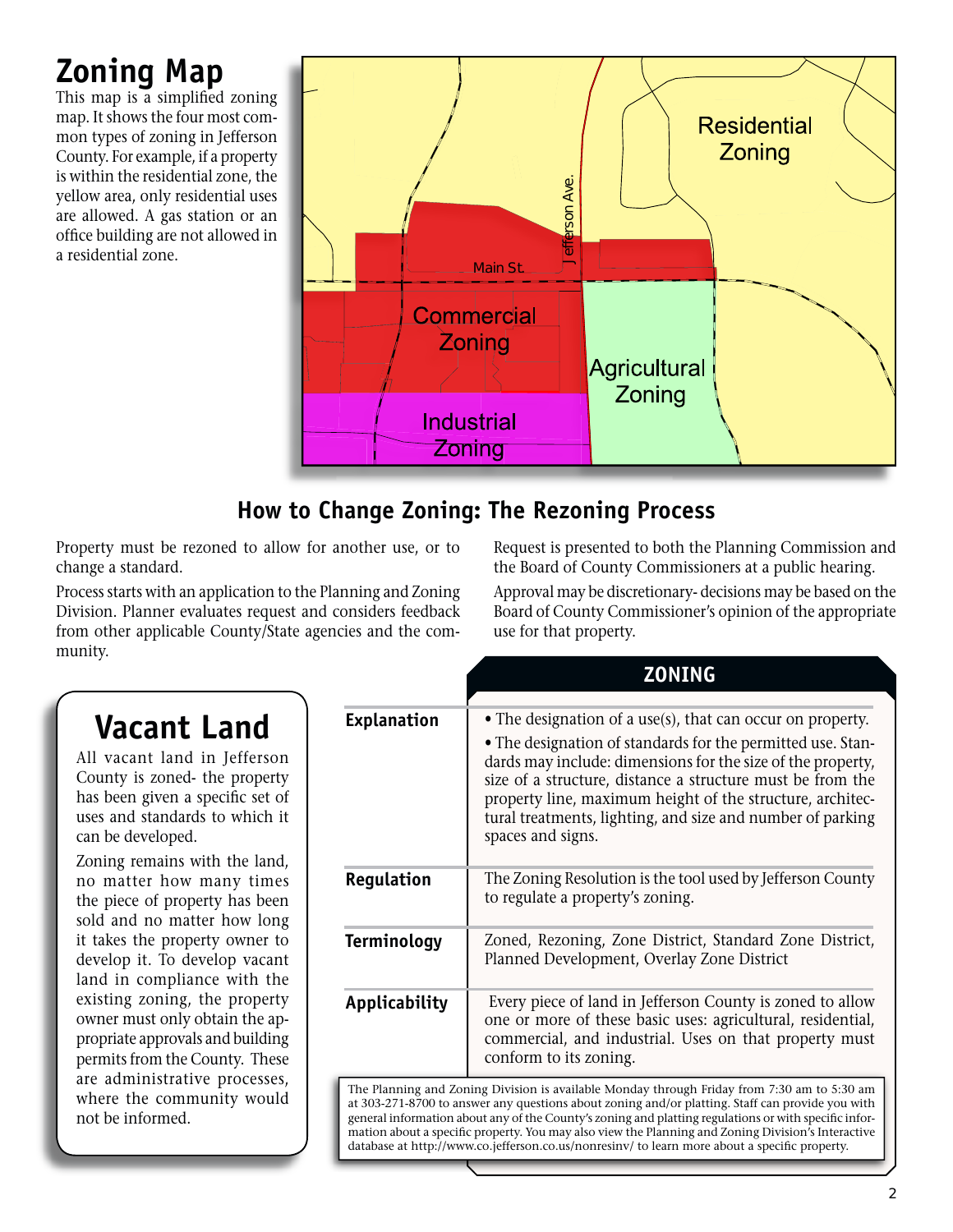

# **Platting Map**

This map is a simplified platting map. It shows how the property has been divided into multiple pieces of property.

The Jefferson Subdivision is an example of a plat- this is what is prepared, approved and recorded in order to subdivide a piece of property.

## **How to Plat: The Platting Process**

Property must be platted to change the existing property lines, or create a new lot(s).

Process starts with an application to the Planning and Zoning Division. Engineer evaluates request for compliance with the Land

Development Regulation, and other applicable county and state regulations and technical criteria.

Request is presented to the Planning Commission and/or Board of County Commissioners for final approval.

Approval is not discretionary- decisions must be based on weather or not the application complies with all technical regulations and criteria.

|                    | <b>PLATTING</b>                                                                                                                                                                                            |  |
|--------------------|------------------------------------------------------------------------------------------------------------------------------------------------------------------------------------------------------------|--|
| <b>Explanation</b> | • The process of dividing property to create a building<br>site.<br>• The approval that the new and/or modified piece of prop-<br>erty comply with the applicable zoning regulations and all               |  |
| Regulation         | other applicable regulations.<br>The Land Development Regulation is the tool used by Jeffer-<br>son County to regulate the platting of a piece of property.                                                |  |
| <b>Terminology</b> | Subdivision, Plat, Platted, Division of Land, Land Split,<br>Exemption from Platting, Minor Adjustment                                                                                                     |  |
| Applicability      | Every piece of property that is created or modified must be<br>platted. The only exceptions are pieces of property larger<br>than 35 acres or properties created because of a transporta-<br>tion project. |  |

# **Vacant Land**

All vacant land in Jefferson County is platted- the property can be built upon.

The plat remains with the land, no matter how many times the piece of property has been sold and no matter how long it takes the property owner to develop it. To develop vacant land in compliance with the existing plat, the property owner must only obtain the appropriate approvals and building permits from the County. These are administrative processes, where the community would not be informed.